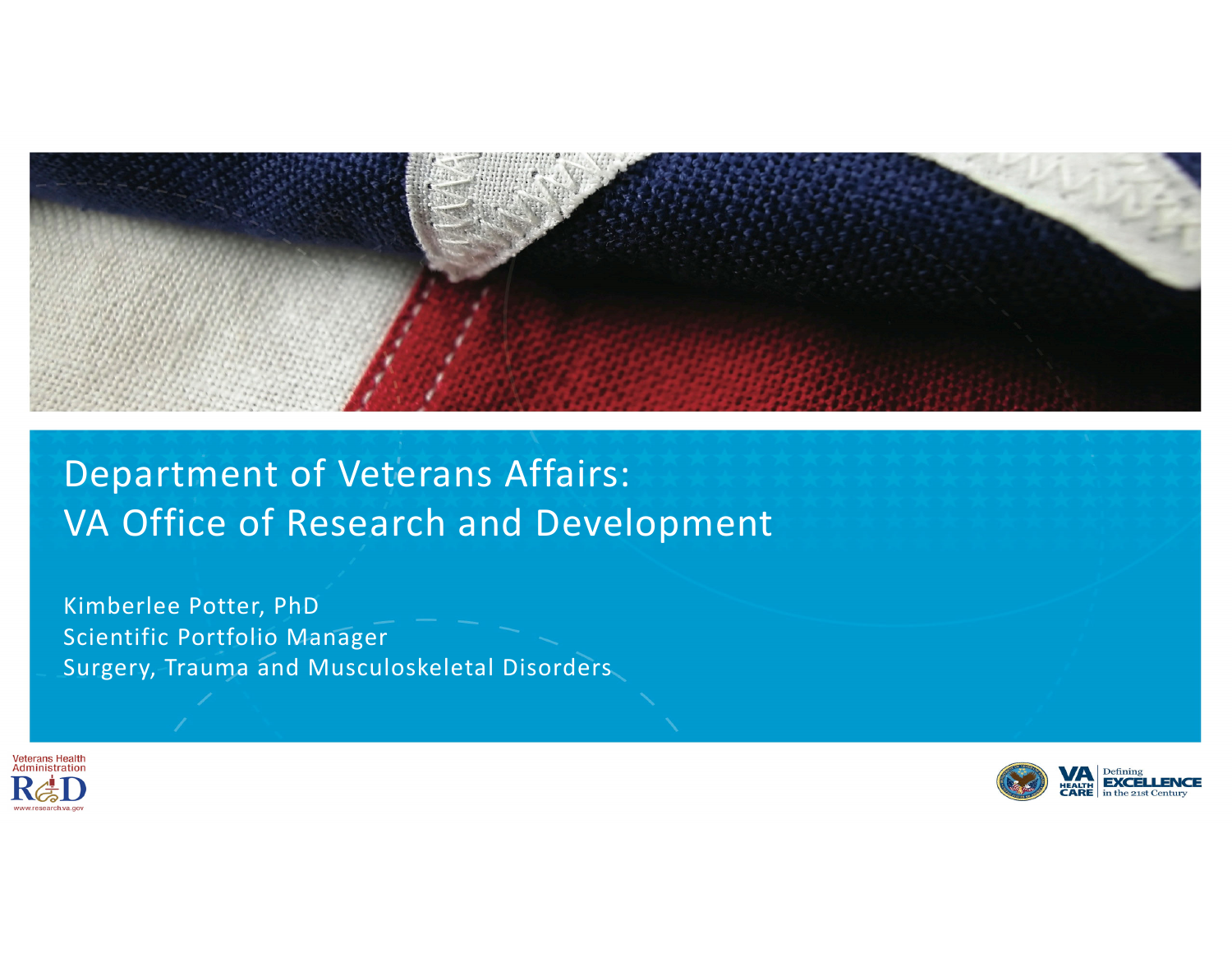#### Mission of the Department of Veterans Affairs



**Veterans Health**  $\overline{2}$ Administration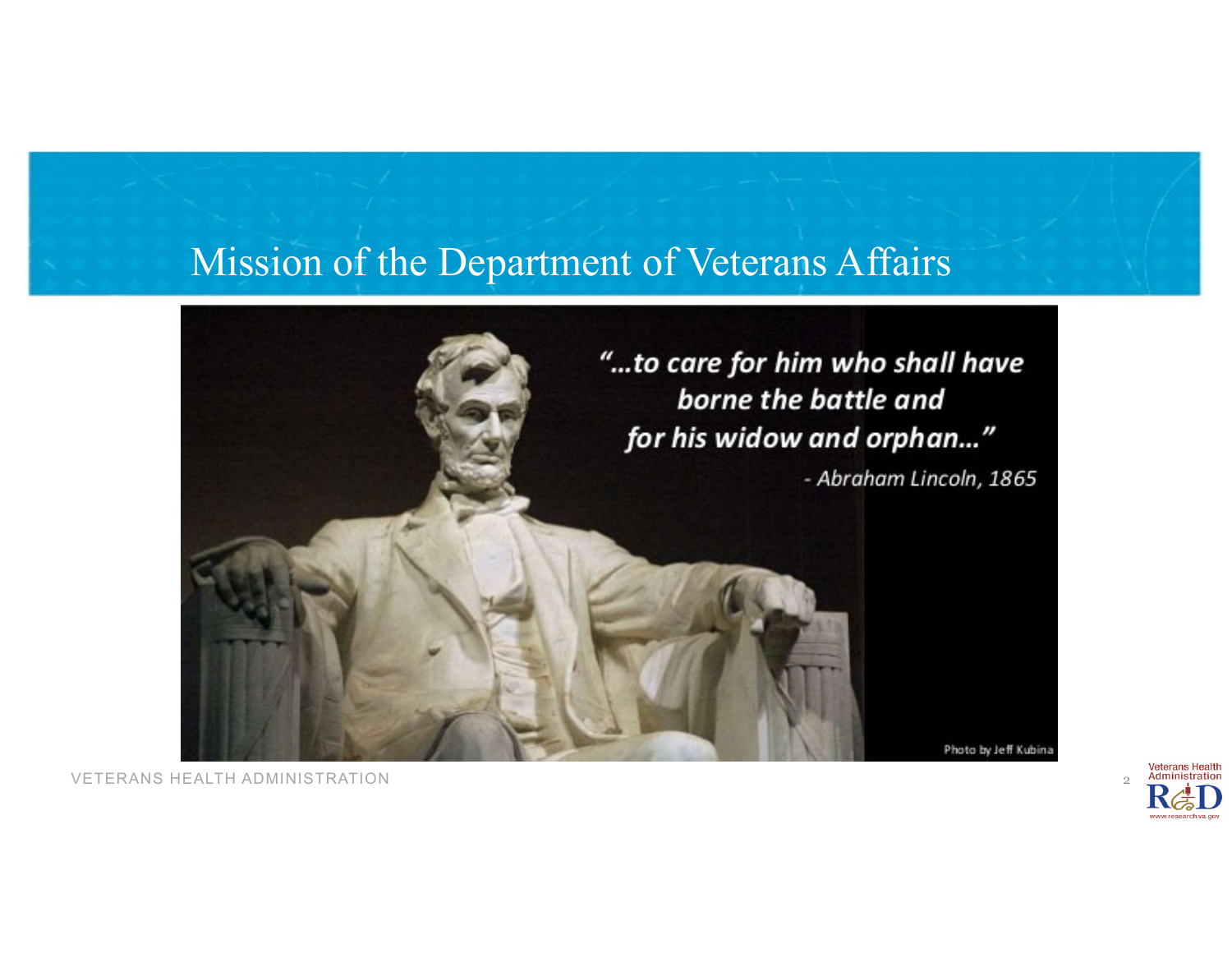#### VA Research Mission: "To discover knowledge and create innovations that advance the health and care of Veterans and the nation."

- • Advance knowledge to improve Veterans' health and well‐being in <sup>a</sup> spectrum of research including basic, translational, health services and rehabilitative science.
- Apply state-of-the-art advances in scientific knowledge to create, test, compare and implement new treatments, technologies and models of care so that Veterans receive the most effective individualized care.
- $\bullet$  Attract, train, retain and nurture the highest quality investigators and staff as leaders in their field and VHA.
- • Assure <sup>a</sup> culture of professionalism, collaboration, accountability, and concern for patient safety.

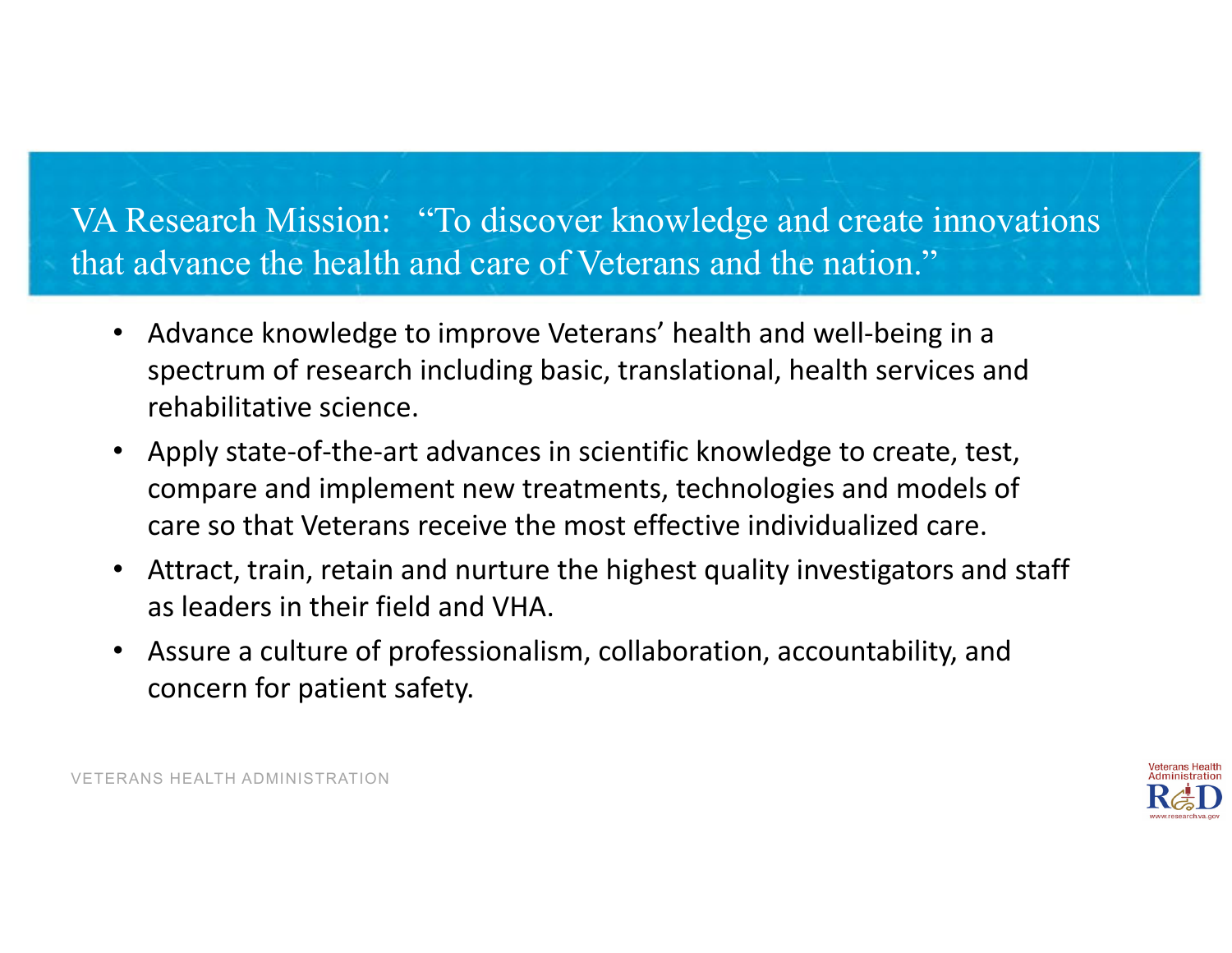### VA Office of Research & Development Ecosystem

- •Largest integrated healthcare system in the US > 4.3 million appointments in Dec 2018<sup>+</sup>
	- 172 VA medical centers, 1069 outpatient clinics
	- >9 million Veterans enrolled
	- 70% of all US physicians have trained at VA hospitals
- •Intramural Research Program <sup>&</sup>gt; 100 medical centers
- •**•** Scientific Peer Review of intramural Research Proposals
- •Community of Clinician‐Researchers
- •Technology Transfer Program
- •Central Pharmacy
- •Central IRB (**March 2017 ‐ 196** multi‐site studies and **1,250** sites)
- •Cooperative Studies Program – Pacemaker, DBS, Shingles vaccine
- •Electronic Health Records – CDW, VINCI, GenISIS
- •Million Veteran Program – VA's personalize medicine program (+ 780,000 enrolled)
- •Interagency collaborations e.g. CAP (PTSD) & CENC (TBI) & NIH(Precision Medicine)

VETERANS HEALTH ADMINISTRATION

† VHA Vitals January 31, 2019





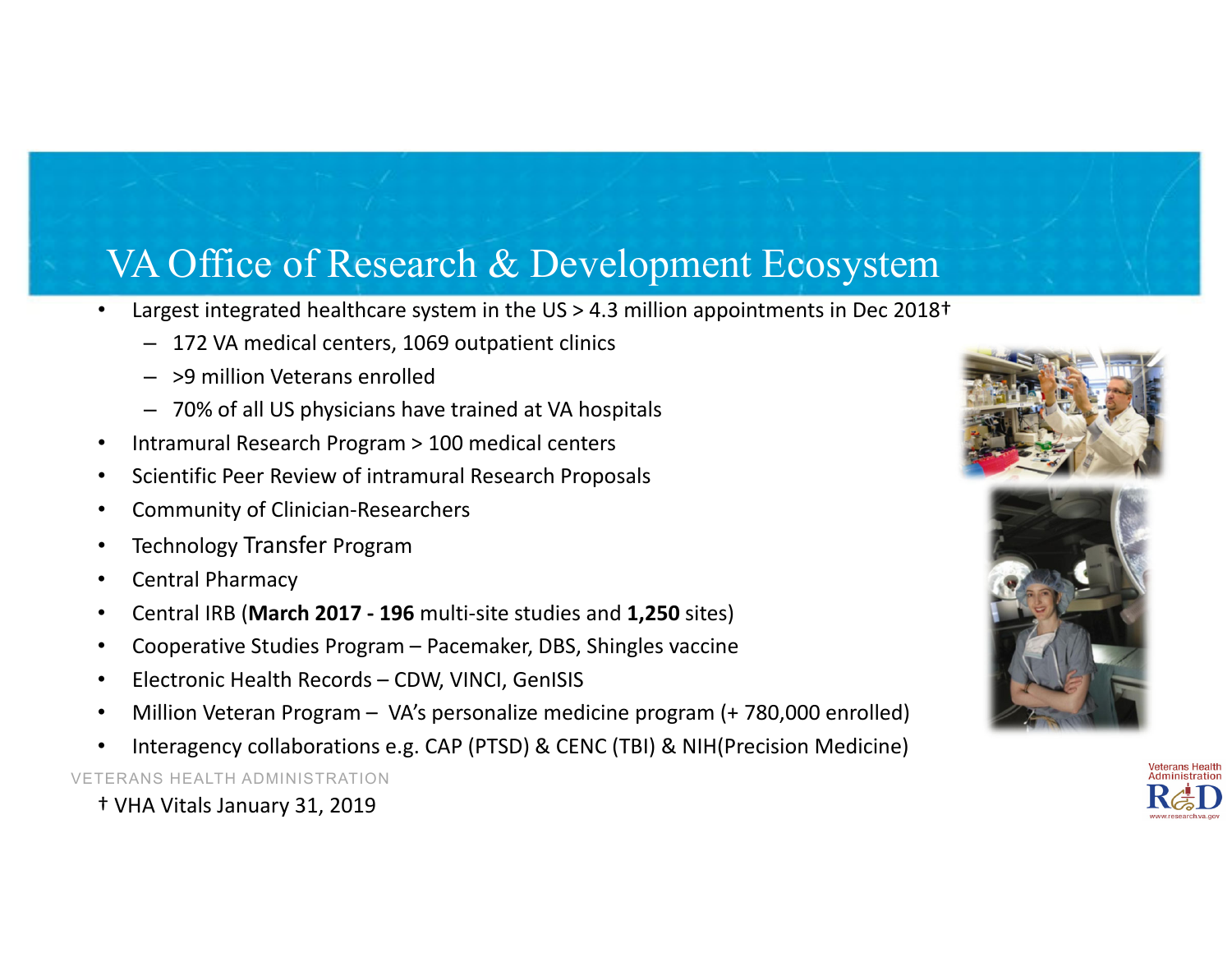# Office of Research and Development Three Strategic Priorities



Cross-cutting clinical priorities include: suicide, opioid addiction, post-traumatic stress disorder, traumatic brain injury, service-connected injuries and/or illness and medical conditions common in Veterans.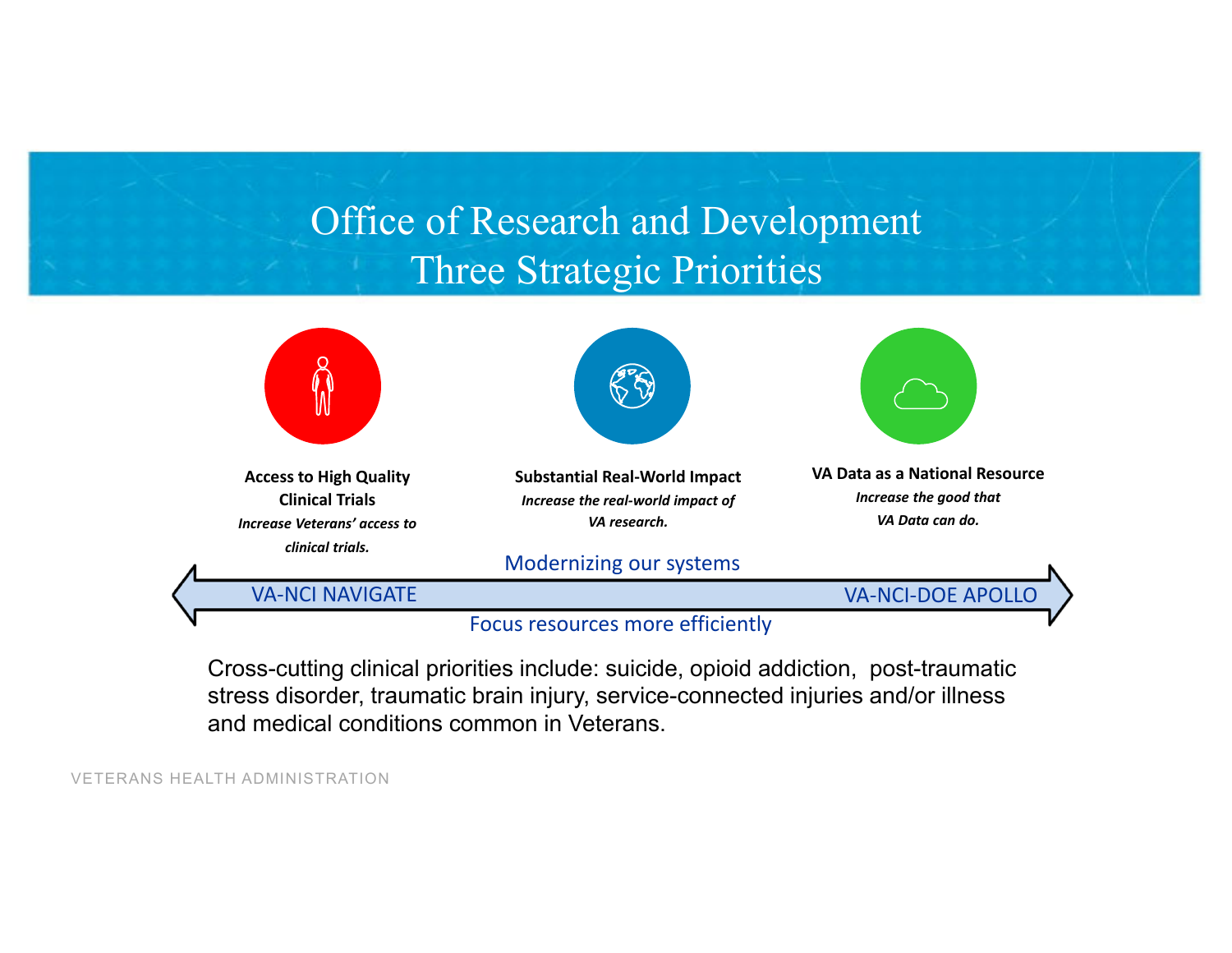#### Portfolio Drivers: Healthcare Utilization OEF/OIF/OND Veterans

ICD‐CM Categories (Most Reported)

| - Musculoskeletal/Connective Tissue (710-739)      | 62.3% |
|----------------------------------------------------|-------|
| - Mental Disorders (290-319)                       | 58.1% |
| - Symptoms/Signs ill Defined (780-799)             | 58.7% |
| - Diseases of Nervous System/Sense Organ (320-389) | 51.3% |
| - Diseases of Digestive System (520-579)           |       |
| - Diseases of Endocrine/Nutrition/Metabolic System | 39.1% |
| $(240 - 279)$                                      |       |

**http://www.publichealth.va.gov/epidemiology**

VA Health Care Utilization among OEF/OIF/OND Veterans Cumulative from 1st Qtr FY 2002-<mark>3rd Qtr FY 2015</mark>, Released January 2017

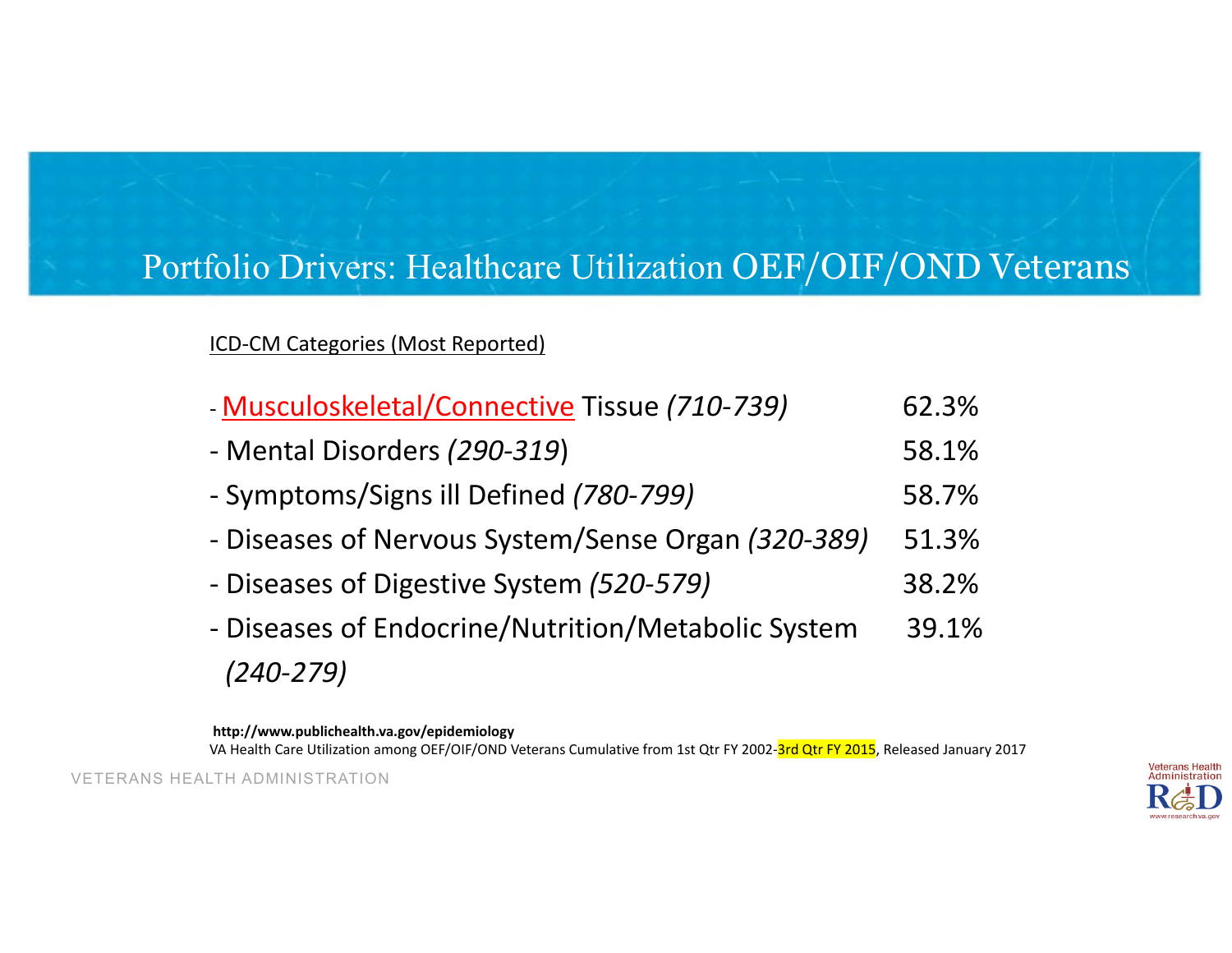#### Office of Research & Development Services

**Biomedical Laboratory R&D**

Preclinical research exploring the molecular, genomic, or physiological aspects of diseases affecting Veterans including exempt human subjects research

**Clinical Science R&D**

Research entailing interventional and effectiveness, clinical, epidemiological, and technological studies involving human subjects research

**Rehabilitation R&D**

Research focusing on innovations and effective integration of preclinical, clinical, and applied rehabilitation studies to maximize the physical and social autonomy of Veterans



Research emphasizing patient care, care delivery, outcomes, cost, and quality, and critical issues for Veterans that require long‐term care.

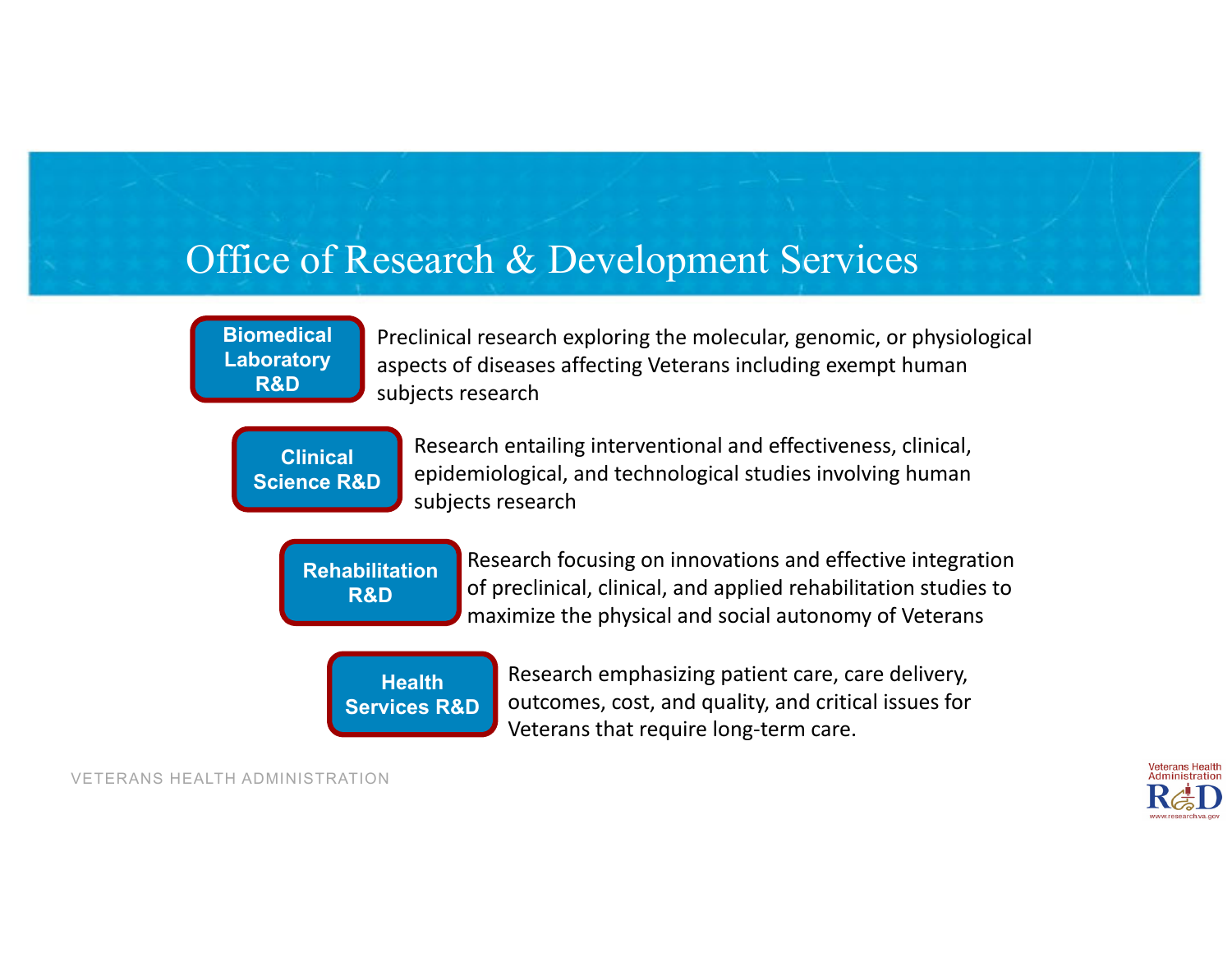# VA-ORD funding mechanisms

| <b>Merit Review Award - 101</b><br>(similar to NIH R01)<br><b>All Services</b>              | • Up to 4 years of PI salary support &<br>• \$165,000/year; \$50,000 Start-Up (Varies by Service) |
|---------------------------------------------------------------------------------------------|---------------------------------------------------------------------------------------------------|
| <b>Merit Review Award for Clinical</b><br><b>Trials - 101</b><br><b>Clinical Sciences</b>   | • 2-5 years of PI salary support &<br>• Same as Merit Review Award - 101                          |
| <b>Career Development Award - IK2</b><br>(similar to NIH K99/R00)<br><b>All Services</b>    | • 3-5 years of salary support &<br>• \$75,000/year; \$30,000 Start-Up                             |
| <b>Pilot Project Award - I21</b><br>(similar to NIH R21)                                    | • Up to 2 years of PI salary support &<br>• \$75,000/year; \$25,000 Start-Up                      |
| <b>Research Career Scientist Award -</b><br>IK6 (Similar to NIH K02) All<br><b>Services</b> | • 5 or 7 Years of Salary Support                                                                  |

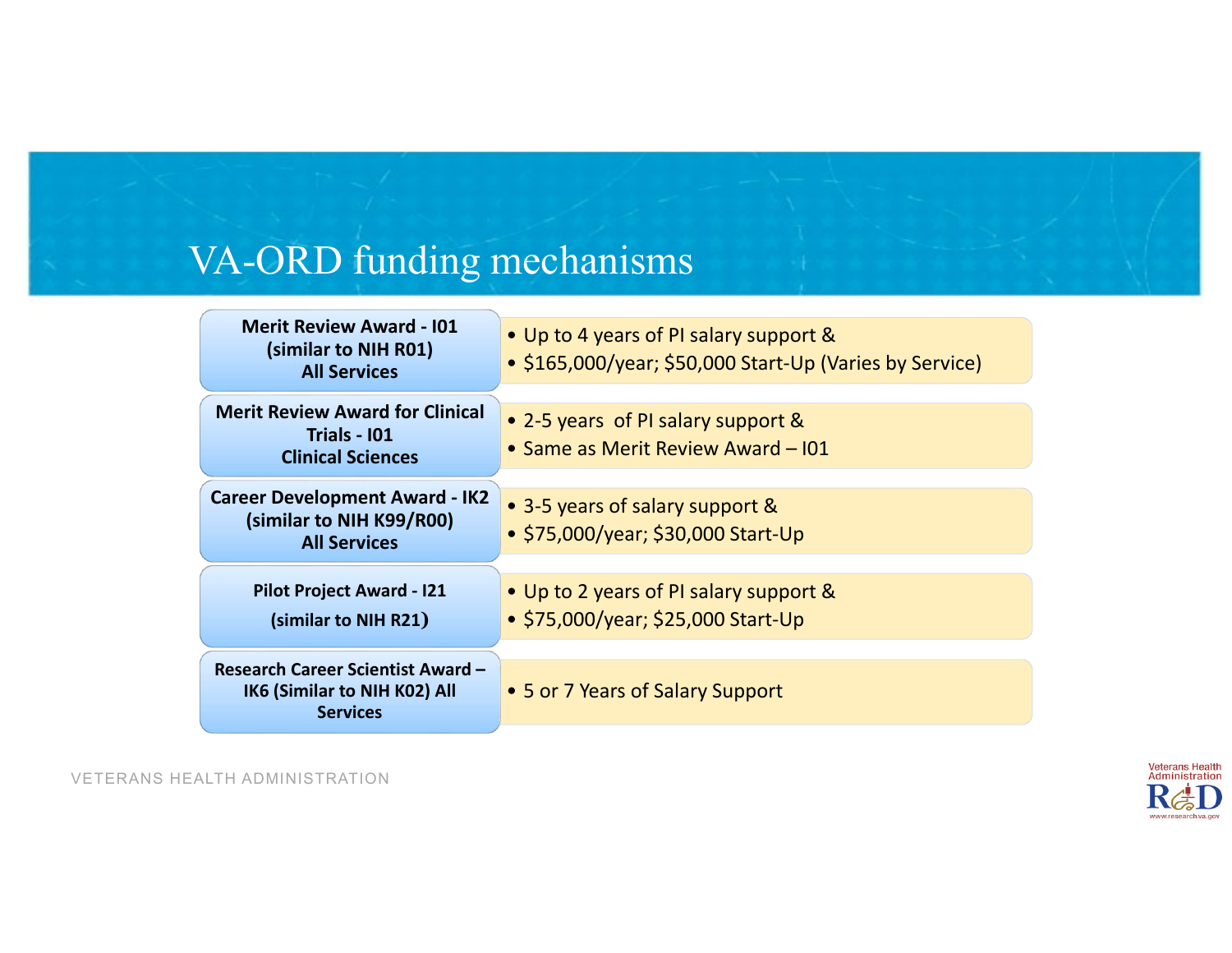#### VA Research Week - May 13 – 17, 2019 "The Science of Hope"



VETERANS HEALTH ADMINISTRATION

VA ORD Supported Research NIH RePORTER : http://report.nih.gov/index.aspx Clinical Trials website: http://clinicaltrials.gov/

VA ORD Main Site http://www.research.va.gov/

VA ORD Career Development Program http://www.research.va.gov/funding/cdp.cfm

VA ORD Videos about our Researchhttp://www.research.va.gov/news/videos.cfm

Facebook: www.facebook.com/VAResearchTwitter: @VAResearch



 $Q$